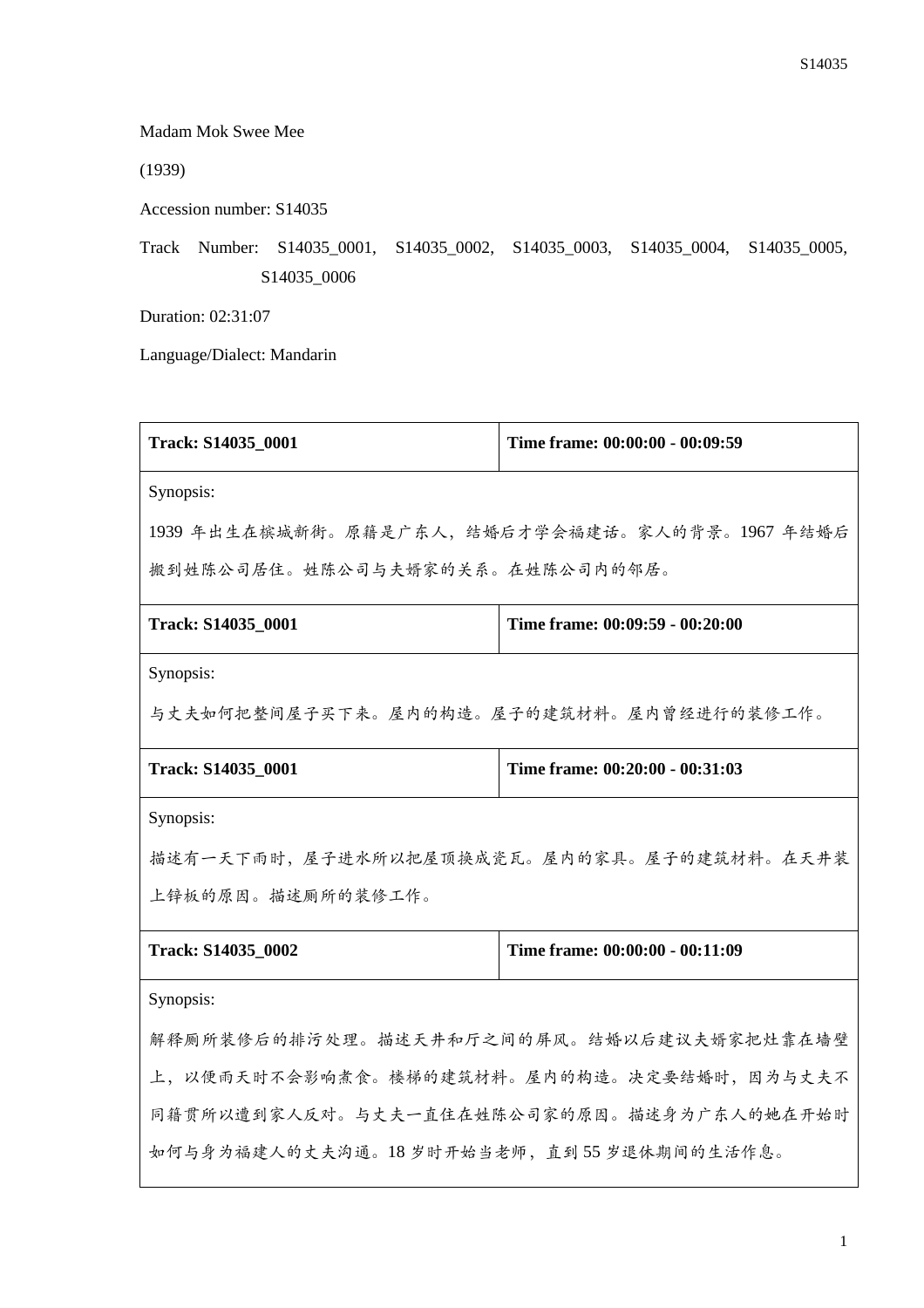| Track: S14035 0003                        | Time frame: 00:09:59 - 00:20:02           |  |
|-------------------------------------------|-------------------------------------------|--|
| Synopsis:                                 |                                           |  |
|                                           | 继续描述教书期间的生活作息。描述怀孕的时候,依旧搭公共交通上班的情形。家里摆放钢琴 |  |
|                                           | 的位子。刚搬进来姓陈公司的屋子时的房间分配。用橱来间隔房间给儿子和女儿。房间的建筑 |  |
| 材料。                                       |                                           |  |
| Track: S14035_0003                        | Time frame: 00:20:02 - 00:29:59           |  |
| Synopsis:                                 |                                           |  |
| 提及遇到不开心的事情时会躲在房间哭。描述家人的饮食习惯。孩子满月时所准备的糕点。  |                                           |  |
| Track: S14035_0003                        | Time frame: 00:29:59 - 00:35:44           |  |
| Synopsis:                                 |                                           |  |
|                                           | 孩子满月的时候,在家里祭拜祖先所准备的祭品。祭拜的仪式。选择在宗祠内祭拜祖先的原  |  |
| 因。没有坚持一定要祭拜丈夫死忌的原因。                       |                                           |  |
| Track: S14035_0004                        | Time frame: 00:00:00 - 00:09:59           |  |
| Synopsis:                                 |                                           |  |
| 家里祭拜的神明。阐述祭拜神明时所准备的祭品。详述正月初五时到清河社进行祭拜,然后晚 |                                           |  |
| 上时到餐厅吃饭的情景。提及在清河社里,女生与男生的地位有异。            |                                           |  |
| Track: S14035_0004                        | Time frame: 00:09:59 - 00:20:02           |  |
| Synopsis:                                 |                                           |  |
| 解释清河社的会员制度。清河社委员的服装。出席清河社的祭拜仪式的心情。正月初八晚上在 |                                           |  |
| 姓陈公司内拜天公的情景。拜天公时所准备的祭品。                   |                                           |  |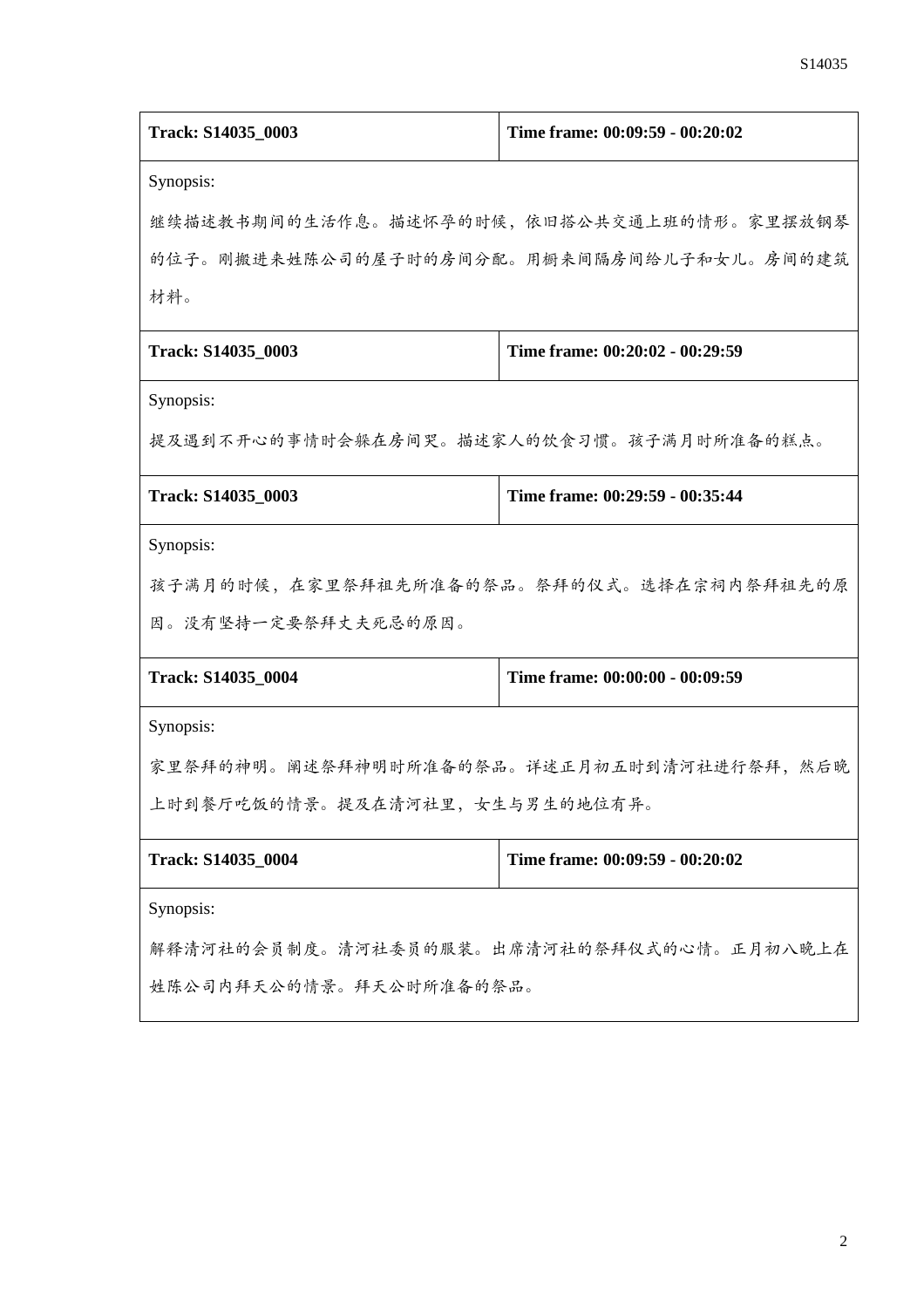| Track: S14035_0004                                | Time frame: 00:20:02 - 00:31:03           |  |
|---------------------------------------------------|-------------------------------------------|--|
| Synopsis:                                         |                                           |  |
|                                                   | 丈夫去世以后,拜天公时不再准备这么多祭品。孙子对于受访者减少祭品的反应。阐述姓陈公 |  |
| 司内进行祭拜的节日。形容开漳圣王诞辰的时候,在姓陈公司内的热闹场面。                |                                           |  |
| Track: S14035 0005                                | Time frame: 00:00:00 - 00:10:01           |  |
| Synopsis:                                         |                                           |  |
| 农历七月拜祖先时的详情,包括前一天到陈氏宗祠里请祖先回家来,所准备的祭品和用具。订         |                                           |  |
| 亲的时候依照广东人和福建人的习俗,把喜饼分派给亲戚朋友。结婚前一天新人各自在家里办         |                                           |  |
| "闹厅夜"。                                            |                                           |  |
| Track: S14035_0005                                | Time frame: 00:10:01 - 00:19:58           |  |
| Synopsis:                                         |                                           |  |
| 描述结婚前一天的"上头"仪式。结婚当天请送嫁娘帮忙主持结婚的仪式。结婚当天的流程。结        |                                           |  |
| 婚后所进行的"三天回门"和"带路鸡"仪式。结婚当天接新娘的情形。                  |                                           |  |
| Track: S14035_0005                                | Time frame: 00:19:58 - 00:31:03           |  |
| Synopsis:                                         |                                           |  |
| 阐述结婚当天的流程。1967年结婚时因为遇上抗议旧币贬值罢市,所以延期。婚礼当天的出        |                                           |  |
| 席人数和婚宴地点。描述 1969年 513 事件时,与先生开车到处去寻找孩子的奶粉。家翁 1985 |                                           |  |
| 年去世时如何办丧礼。                                        |                                           |  |
| Track: S14035 0006                                | Time frame: 00:00:00 - 00:11:05           |  |
| Synopsis:                                         |                                           |  |
| 继续描述家翁的丧礼。住在这间家里的感想。与邻居之间的互动。尽管希望孩子能够继续住下         |                                           |  |
| 去,但是会尊重他们的选择。喜欢乔治市的哪些方面。对乔治市的期望。乔治市的改变。           |                                           |  |
|                                                   |                                           |  |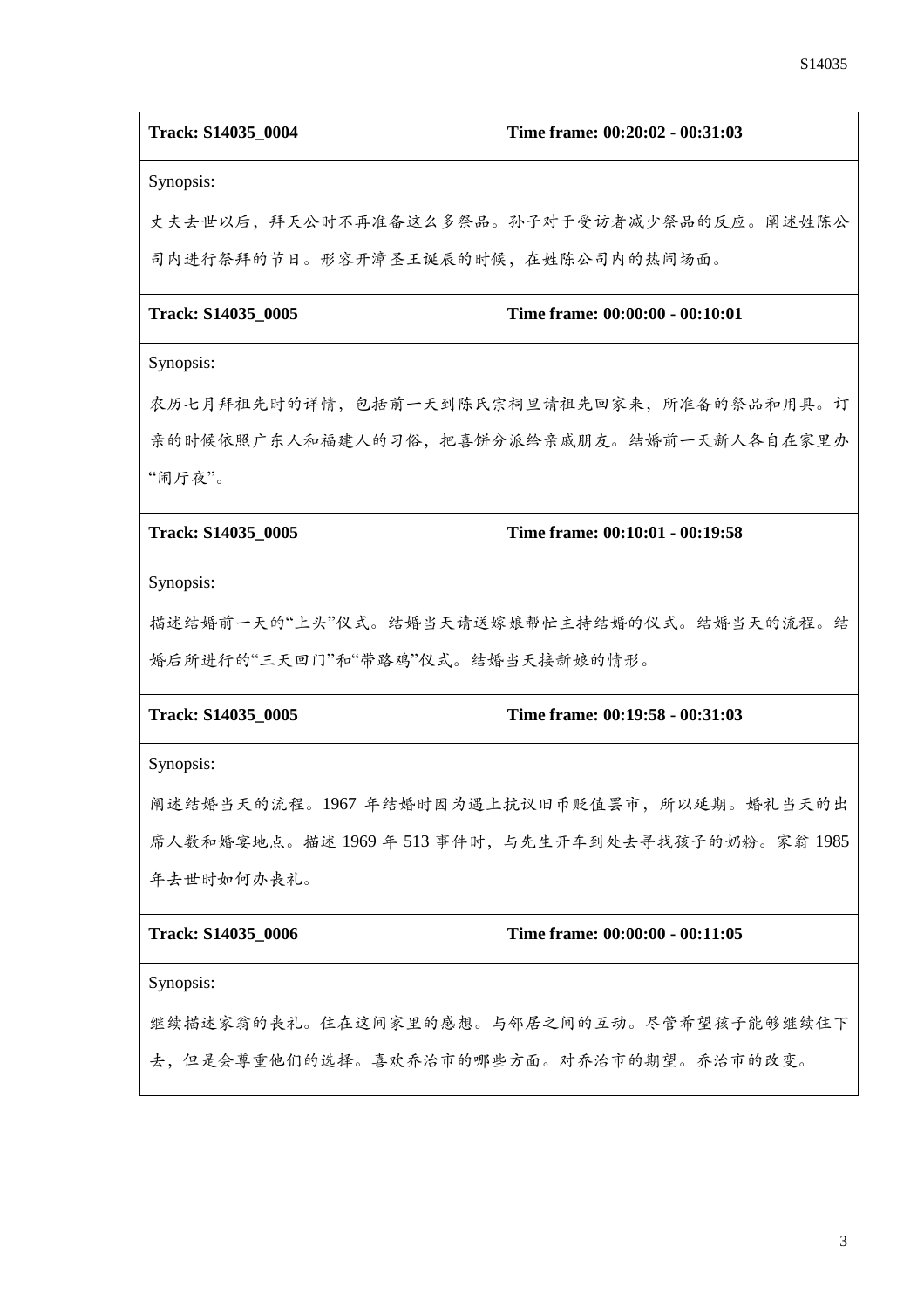## Madam Mok Swee Mee

(1939)

Accession number: S14035

Track Number: S14035\_0001, S14035\_0002, S14035\_0003, S14035\_0004, S14035\_0005, S14035\_0006

Duration: 02:31:07

Language/Dialect: Mandarin

| Track: S14035_0001                                                                                      | Time frame: 00:00:00 - 00:09:59 |  |
|---------------------------------------------------------------------------------------------------------|---------------------------------|--|
| Synopsis:                                                                                               |                                 |  |
| Born in 1939 in Campbell Street. A Cantonese who learnt Hokkien only after getting married. Family      |                                 |  |
| background. Moved to Seh Tan Court after getting married in 1967. Relationship between Tan Kongsi       |                                 |  |
| and her husband's family. Neighbours in Seh Tan Court.                                                  |                                 |  |
| Track: S14035_0001                                                                                      | Time frame: 00:09:59 - 00:20:00 |  |
| Synopsis:                                                                                               |                                 |  |
| How her husband and she purchased the entire house. Inner structure of the house. Building materials.   |                                 |  |
| Renovation done in the house.                                                                           |                                 |  |
| Track: S14035 0001                                                                                      | Time frame: 00:20:00 - 00:31:03 |  |
| Synopsis:                                                                                               |                                 |  |
| Described about a rain which caused flooding in her house, forcing them to change the roof into ceramic |                                 |  |
| tiles. Furniture at home. Building materials of the house. Reason of installing zinc plate at airwell.  |                                 |  |
| Description of the toilet renovation work.                                                              |                                 |  |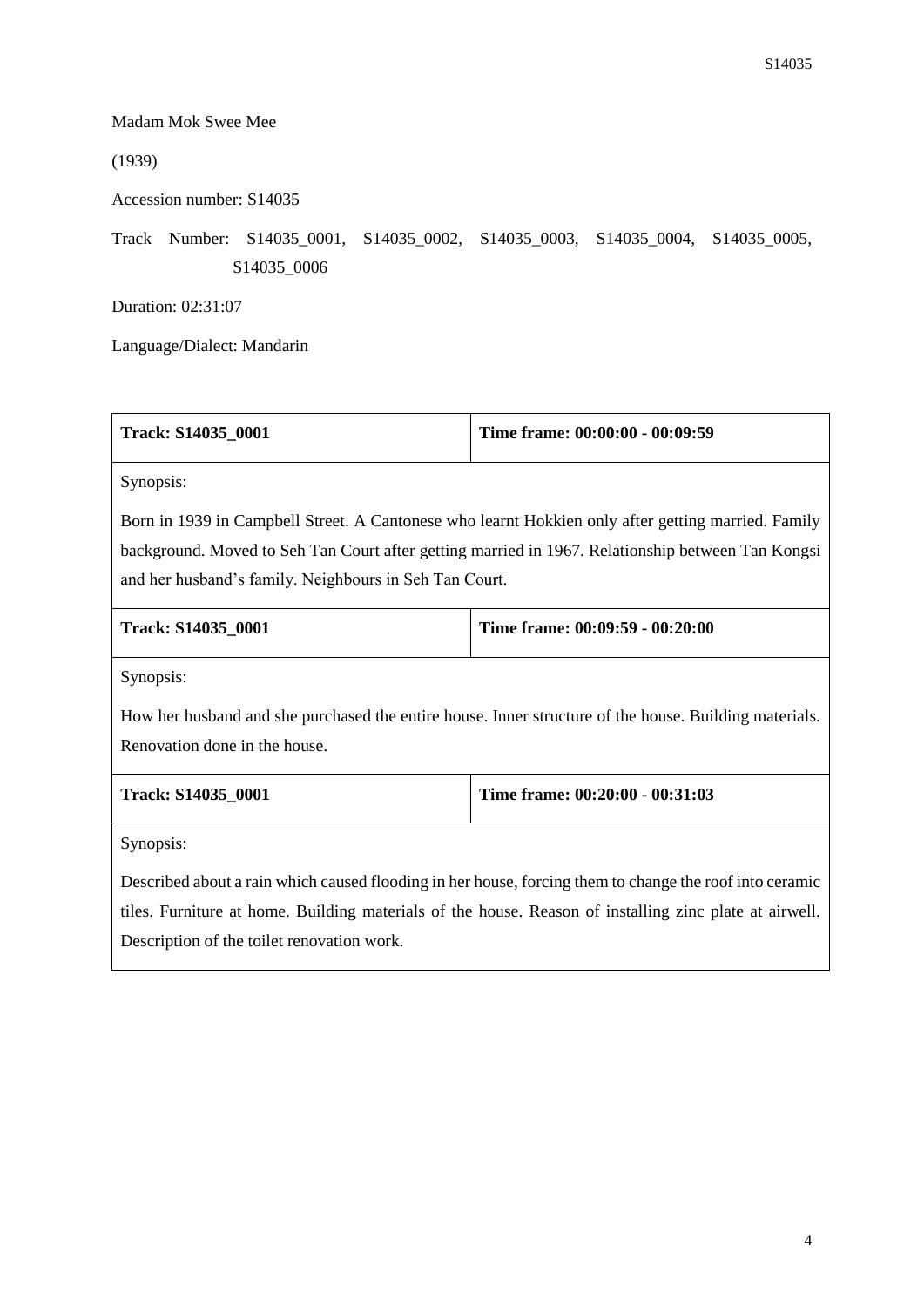| Track: S14035 0002 | Time frame: $00:00:00 - 00:11:09$ |
|--------------------|-----------------------------------|
|--------------------|-----------------------------------|

Synopsis:

Explained the sewage system after toilet renovation. The screen in between airwell and living hall. Suggested her husband's family to lean the cookstove against the wall, so that the cooking would not be affected by rain. Building materials of the stairs. Inner structure of the house. Talked about objections from her family when deciding to marry her husband from a different clan. Reason of residing in Seh Tan Court with her husband. How she as a Cantonese communicated with her Hokkien speaking husband in the beginning. Daily routine as a teacher since she was 18 until she retired at the age of 55.

| <b>Track: S14035 0003</b> | Time frame: $00:09:59 - 00:20:02$ |
|---------------------------|-----------------------------------|
|                           |                                   |

Synopsis:

Continued in describing her daily routine as a teacher. Described taking public transportation still to work when she was pregnant. Places to put a piano at home. The rooms allocation when she first moved to Seh Tan Court. A cupboard was used to divide a room for her daughter and son. Building materials of the room.

| Track: S14035 0003 |  |
|--------------------|--|
|--------------------|--|

**Time frame: 00:20:02 - 00:29:59** 

Synopsis:

Mentioned about hiding in the room to cry when she was unhappy. Eating habits of the family. Pastries prepared during her babies' full moon celebration.

| Track: S14035 0003 | Time frame: 00:29:59 - 00:35:44 |
|--------------------|---------------------------------|
|                    |                                 |

Synopsis:

Offerings prepared for worshipping ancestors during her babies' full moon celebration. The worshipping ritual. Reason of worshipping ancestors at the Tan Kongsi temple. Reason of not insisting on celebrating her husband 's death anniversary.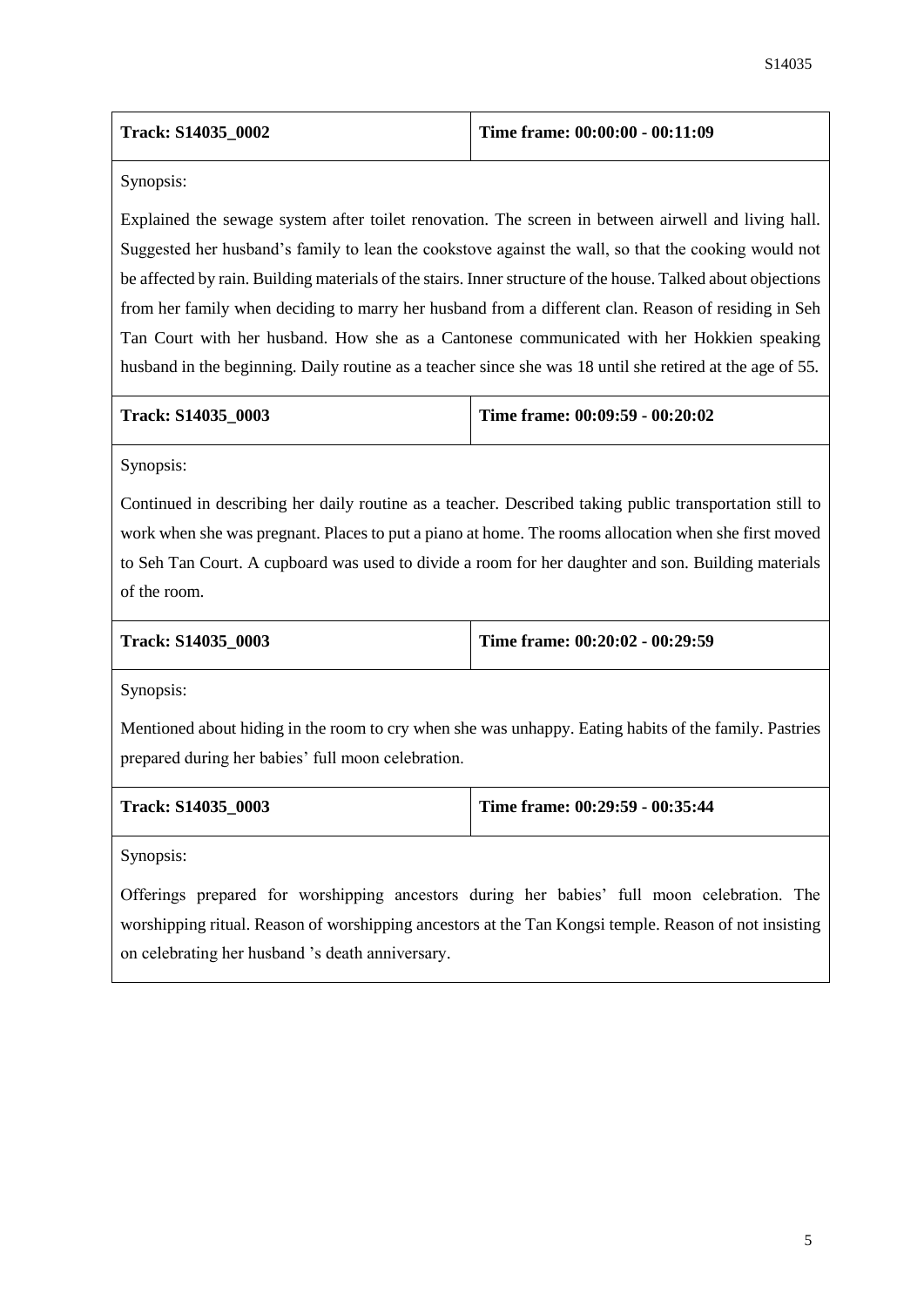| Time frame: $00:00:00 - 00:09:59$ |
|-----------------------------------|
|                                   |

Synopsis:

Deities worshipped at home. Offerings prepared for worshipping the deities. Described in details about the worship at Cheng Hoe Seah on the 5<sup>th</sup> day of the first month of the Chinese lunar calendar, followed by a dinner at a restaurant. Mentioned about the different status between men and women in Cheng Hoe Seah.

| <b>Track: S14035 0004</b> | Time frame: 00:09:59 - 00:20:02 |
|---------------------------|---------------------------------|
|                           |                                 |

Synopsis:

The membership system of Cheng Hoe Seah. The uniform of Cheng Hoe Seah's trustees. Her feelings when attending the worshipping ceremonies of Cheng Hoe Seah. Described the worshipping of the Jade Emperor at Tan Kongsi on the the eve of the 9th day of the first month of the Chinese lunar calendar. Offerings prepared for the worship.

| <b>Track: S14035 0004</b> | Time frame: $00:20:02 - 00:31:03$ |
|---------------------------|-----------------------------------|
|                           |                                   |

Synopsis:

Offerings for worshipping the Jade Emperor were lessened after her husband's passing. How her grandchild reacted to this. Elaborated on the dates on which rituals were carried out in Tan Kongsi. Described how lively Tan Kongsi was on the birthday of the Sacred Founder of Zhangzhou.

| Track: S14035 0005 | Time frame: $00:00:00 - 00:10:01$ |
|--------------------|-----------------------------------|
|                    |                                   |

Synopsis:

Details on the ancestor worshiping during the  $7<sup>th</sup>$  month of the Chinese calendar, including inviting ancestor from the Tan Kongsi temple a day earlier, and offerings and tools prepared. Distributing biscuits to friends and relatives according to the Cantonese and Hokkien customs during their wedding engagement. A celebration and special ritual at each other's home on the day before the wedding.